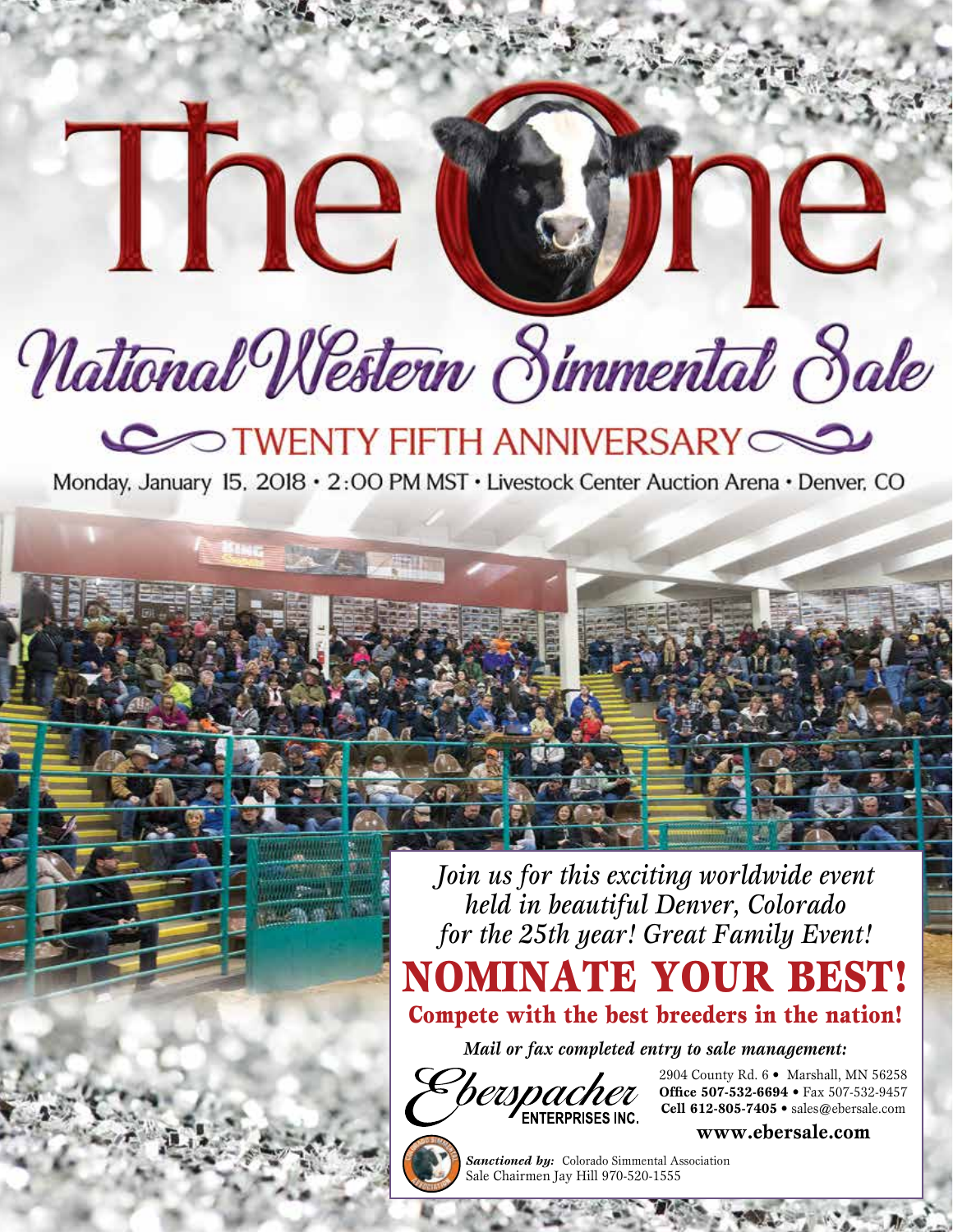| EBERSPACHER ENTERPRISES INC. SALE PEDIGREE - PERFORMANCE - FOOTNOTE FORM                    |                                                |                                                                                                                  |       |       | DUE 11-15-17 • Make a copy of this<br>form for each animal consigned             |     |
|---------------------------------------------------------------------------------------------|------------------------------------------------|------------------------------------------------------------------------------------------------------------------|-------|-------|----------------------------------------------------------------------------------|-----|
| NWSS DENVER 2018<br>SALE<br>NAME:                                                           |                                                | CONSIGNOR<br>NAME:                                                                                               |       |       | SALE<br>LOT #                                                                    |     |
| <b>DESCRIPTION</b>                                                                          | SIRE & DAM INFORMATION                         |                                                                                                                  |       |       | EPDs                                                                             |     |
|                                                                                             |                                                |                                                                                                                  |       |       | 出                                                                                |     |
| Animal's Name:                                                                              |                                                |                                                                                                                  |       |       | ВW                                                                               |     |
|                                                                                             |                                                |                                                                                                                  |       |       | $\geqslant$                                                                      |     |
| Birth Date:                                                                                 | Sire                                           |                                                                                                                  |       |       | ξ                                                                                |     |
|                                                                                             | ASA#                                           |                                                                                                                  |       |       | MCE                                                                              |     |
| ASA Number:                                                                                 |                                                |                                                                                                                  |       |       | MM                                                                               |     |
| Tattoo:                                                                                     |                                                |                                                                                                                  |       |       | <b>MWW</b>                                                                       |     |
| $\Box$ Double Polled $\Box$ Polled $\Box$ Horned $\Box$ Scurred                             |                                                |                                                                                                                  |       |       | <b>STAY</b>                                                                      |     |
|                                                                                             |                                                |                                                                                                                  |       |       | DOC                                                                              |     |
| Birth Weight:                                                                               |                                                |                                                                                                                  |       |       | $\lesssim$                                                                       |     |
| Adj. Weaning Weight:                                                                        |                                                |                                                                                                                  |       |       | ΥG                                                                               |     |
|                                                                                             | Dam                                            |                                                                                                                  |       |       | Marb                                                                             |     |
| Adj. Yearling Weight:                                                                       |                                                |                                                                                                                  |       |       | ₽F                                                                               |     |
| $\Box$ Fullblood<br>Purebred Dercentage                                                     | ASA#                                           |                                                                                                                  |       |       | REA                                                                              |     |
|                                                                                             |                                                |                                                                                                                  |       |       | ξÞ                                                                               |     |
| Animal's Sex:                                                                               | (Please write clearly)<br><b>FOOTNOTES</b>     | BRAND IYes INo Brand & Location                                                                                  |       |       | ᆮ                                                                                |     |
| Color:                                                                                      |                                                |                                                                                                                  |       |       |                                                                                  |     |
| <b>BREEDING INFORMATION</b>                                                                 |                                                |                                                                                                                  |       |       |                                                                                  |     |
| A.I. Sire:                                                                                  |                                                |                                                                                                                  |       |       |                                                                                  |     |
| A.I. Date:                                                                                  |                                                |                                                                                                                  |       |       |                                                                                  |     |
| Sire Registration Number:                                                                   |                                                |                                                                                                                  |       |       |                                                                                  |     |
|                                                                                             |                                                |                                                                                                                  |       |       |                                                                                  |     |
| <b>STAY</b><br><b>MWW</b><br>ŠΜ<br>MCE<br>Estimated Plan Mating EPDs:<br>ξ<br>Š<br>B₩<br>٣, | Embryos are stored at                          |                                                                                                                  |       | Phone |                                                                                  |     |
| F<br>₽Į<br>REA<br>놂<br>Marb<br>δX<br>ŠΜ                                                     | the rules and regulations governing this sale. | have read, fully understand and am bound by the terms, conditions and breeding responsibilities set forth within |       |       | respach                                                                          | U d |
|                                                                                             | Signature of Seller                            |                                                                                                                  | Date  |       | ENTERPRISES INC.                                                                 |     |
| Pasture Exposed:                                                                            | Address_                                       |                                                                                                                  |       |       | 2904 Co Rd 6, Marshall, MN 56258<br>VAL & LORI EBERSPACHER                       |     |
| Exposure Dates:                                                                             | Home Ph                                        | <b>Cell</b>                                                                                                      | Email |       | OFFICE 507-532-6694 - CELL 612-805-7405<br>FAX 507-532-9457 · sales@ebersale.com |     |
| Sire Registration Number:                                                                   | Contact Name                                   | Contact Phone (if diifferent than above).                                                                        |       |       | www.ebersale.com                                                                 |     |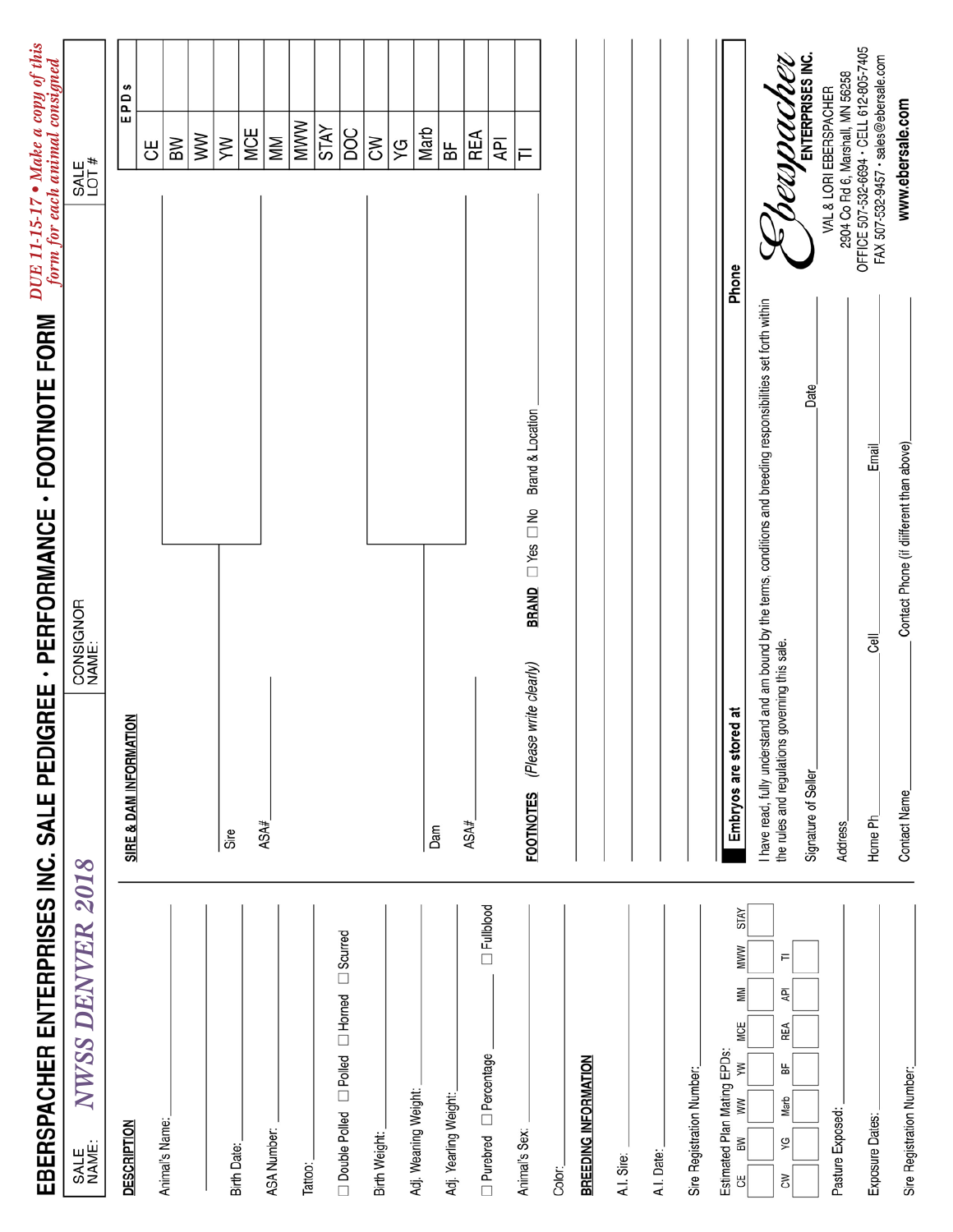### The One - Volume XXV Denver 2018 National Western Simmental Sale

*Held in Conjunction with the 112th National Western Stock Show & the National Simmental Show*

### Monday, January 15, 2018 2:00 PM MST Livestock Center Auction Arena

Schedule: CATTLE PREVIEW Saturday, January 13th – Monday, January 15th, 2018

PRE-SALE SOCIAL Monday, January 15th 1:00 PM in the display area \* THE ONE-VOL. XXV Monday, January 15th at 2:00 PM **SALE REGULATIONS**

- 1. Sale entries DUE NOVEMBER 15, 2017. Mail to Eberspacher Enterprises Inc.
- 2. All consignors shall be in good standings with the American Simmental Association
- 3. Each consignor will be restricted to a maximum of 3 lots per ASA membership.
- 4. All entries must be registered with the American Simmental Association. *Pedigree information & footnotes must be to sale manager by Nov. 15, 2017*

*MUST DO!*

*Please Read!*

#### 5. All entries must be DNA tested for complete parentage through ASA. Call now for your kits! <

6. All cattle sell under the sale terms and conditions of the American Simmental Association.

#### 7. FEMALE REQUIREMENTS

- A. All females are required to have an official brucellosis vaccinate
- B. Have a minimum adjusted weaning weight of 600 pounds or better
- C. Individual lots shall be a minimum of six months of age by sale day.
- D. Females selling safe in calf must have specific breeding dates.
- E. No pasture-bred females will be allowed to sell if exact breeding dates are not known.

#### 8. MALE REQUIREMENTS

- A. All males shall have a minimum adjusted weaning weight of 650 pounds or better.
- B. Individual lots shall be a minimum of six months of age sale day.
- C. Minimum scrotal circumference of (34) thirty four centimeters for yearling bulls.
- D. Bulls over twelve (12) months of age on date of sale must have a current satisfactory fertility certificate (within thirty days). All bulls regardless of age will be sold as guaranteed breeders pursuant to ASA definition of a guaranteed breeder.
- 9. REGISTRATION AND OWNERSHIP. Consignor must own all entries at the time of nomination.
- 10. TATTOOS. Tattoos will be verified at sale site and must be correct with ASA registration papers. Please check tattoos before entries are made. Tattoos and OVC tattoos must be legible!
- 11. All cattle entered in the show on the hill must enter directly through the National Western

#### SALE EXPENSE

- 12. Nomination Fee. All animals (female or male) will have a nomination fee of two hundred dollars (\$200) US per lot. Checks payable to the
- Colorado Simmental Association and mailed to Eberspacher Enterprises with nomination form.
	- Refunds A. Nominations not accepted-100% refund.
		- B. Nominations accepted but sifted in Denver. 50% refund of nomination fee less pro-rated
		- cost of catalog, vet fees, fitting cost (if applicable), feed, yard fee and bedding.
		- C. Nominations accepted-no shows will forfeit nomination fee.

All cattle are subject to final inspection upon arrival at the sale site at the NWSS grounds. In the event of a sale animal failing to be a breeder or being returned to the seller for any reason whatsoever, neither sale management, sanctioning group nor auctioneer shall be responsible for the return of any commission or entry fees earned at the time of the National Western Simmental Sale.

- 13. Transfer fees will be retained by sale manager and remitted to the ASA.
- 14. Sale commission of the gross sale price will be deducted from consignor's proceeds. The nomination fee applies to commission. Each lot will be charged on a least cost basis for vet services, brand inspection, bedding (if applicable.)

#### *ALL CATTLE SELL TO THE HIGHEST BIDDER. ALL CATTLE MUST BE PAID FOR SALE DAY!*

#### SALE HEALTH REQUIREMENTS

- 15. National Western has special requirements for sale consignment regardless of origin.
	- A. Individual health certificates **\*\*3 copies each\*\*** are required for each animal or lot in the sale.
	- B. All females must have been officially calfhood vaccinated of Brucellosis.
	- C. All test eligible breeding cattle must be tested and negative within 30 days of sale date or be from a certified herd.
	- D. TB Test: ALL cattle must be TB tested regardless of your herd or state status.
	- E. All cattle must have a negative BVD-PI test.
	- F. All breeding cattle must have been officially treated for Scabies either: **Injected** with Ivomec, 1 mg 50 Kilo or 1 cc 110 LBS between 10 and 14 days prior to sale date IVOMEC DATE MUST BE ON THE HEALTH CERTIFICATE
	- G. Anaplasmosis: A negative test is recommended.
	- H. All cattle must be ready for interstate travel. We suggest if you are interested in sending cattle to other countries like Canada have the proper test done to allow sale cattle to be exportable.
	- I. Consignor is responsible for providing brand inspection documentation from your state of origin.
	- J. All cattle must have RFID, metal ID tag or Bangs metal tag for federal requirements. ID Number must be on the health paper.

#### CONDUCT OF THIS SPECIAL SALE

- 16. Sale cattle will be displayed in the yards in designated pens among the Simmental pen of three bulls in front of the Pepsi Arena. If you have entered a pen of three bulls in the National Western Pen Show, you may stall your sale animal in your bull pen. If you do not have a pen in the yards, a special pen will be provided for sale animals for tie out.
- 17. Sale consignors may set up their display area in the sale pens on Friday afternoon, January 12. Stalling is assigned.
- 18. Sale cattle must be in yards in the sale pen by Saturday, January 13, 2018 by 8:00 AM
- Consignors requiring cattle fitters must make their own arrangements with a qualified fitter or contact sale management.
- 19. Cattle MUST be washed and dried after the auction. Sale cattle must be fed and cared for (kept clean) until loaded for shipment to the new owner. This is the sole responsibility of the consignors.
- 20. Sale order will be determined by sale management, auctioneer Col. Jim Birdwell, CSA Sale Chairmen Jay Hill 970-520-1555.

#### Mail nomination forms & fee today: EBERSPACHER ENTERPRISES INC., 2904 Co Rd 6, Marshall, Minnesota 56258 507-532-6694 Office • 612-805-7405 Val Cell • 507-532-9457 Fax • sales@ebersale.com • www.ebersale.com